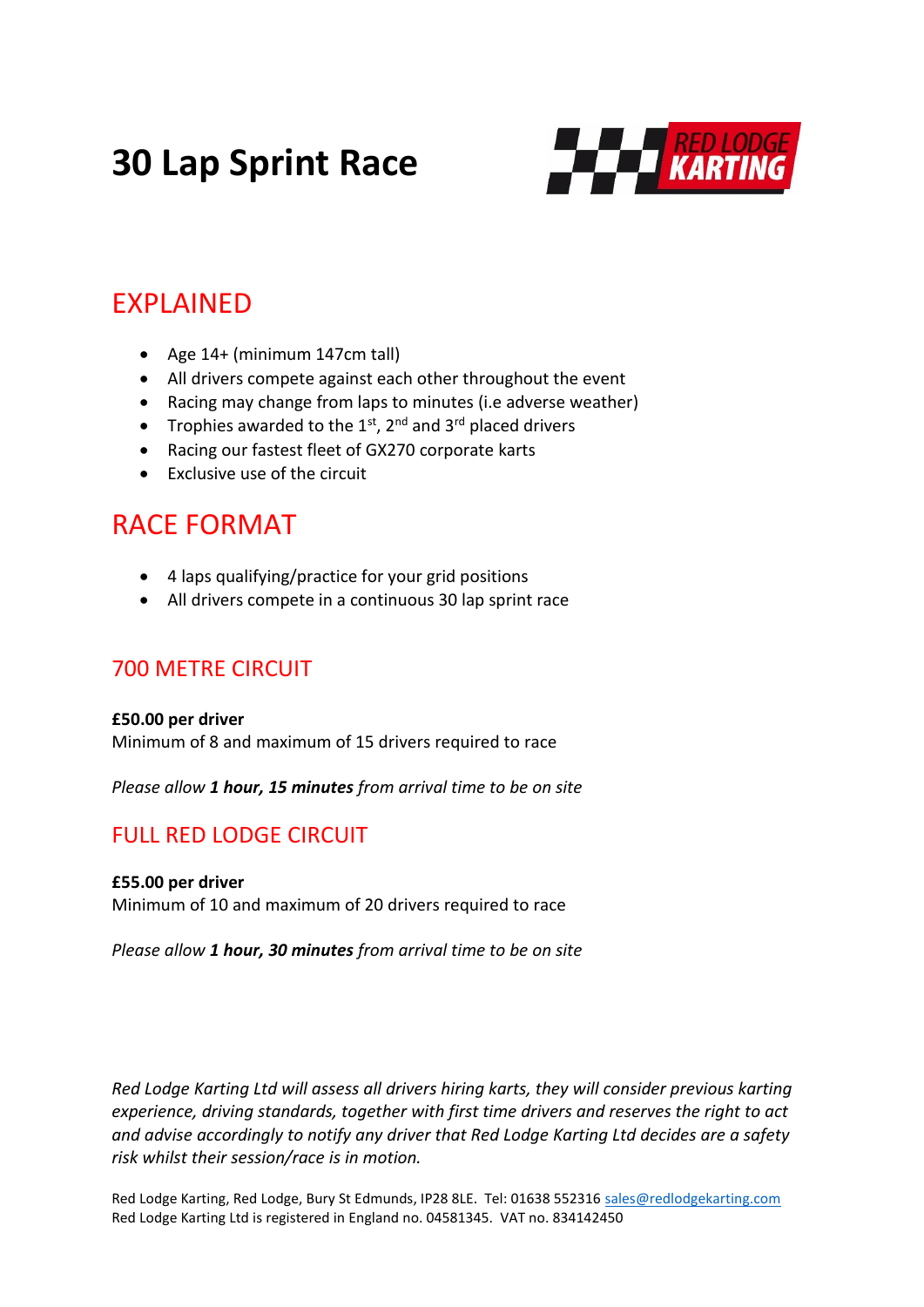# **40 Lap Sprint Race**



## EXPLAINED

- Age 14+ (minimum 147cm tall)
- All drivers compete against each other throughout the event
- Racing may change from laps to minutes (i.e adverse weather)
- Trophies awarded to the  $1^{st}$ ,  $2^{nd}$  and  $3^{rd}$  placed drivers
- Racing our fastest fleet of GX270 corporate karts
- Exclusive use of the circuit

## RACE FORMAT

- 4 laps qualifying/practice for your grid positions
- All drivers compete in a continuous 40 lap sprint race

### 700 METRE CIRCUIT

## **£55.00 per driver**

Minimum of 8 and maximum of 15 drivers required to race

*Please allow 1 hour, 30 minutes from arrival time to be on site*

## FULL RED LODGE CIRCUIT

#### **£58.00 per driver**

Minimum of 10 and maximum of 20 drivers required to race

*Please allow 1 hour, 45 minutes from arrival time to be on site*

*Red Lodge Karting Ltd will assess all drivers hiring karts, they will consider previous karting experience, driving standards, together with first time drivers and reserves the right to act and advise accordingly to notify any driver that Red Lodge Karting Ltd decides are a safety risk whilst their session/race is in motion.*

Red Lodge Karting, Red Lodge, Bury St Edmunds, IP28 8LE. Tel: 01638 552316 [sales@redlodgekarting.com](mailto:sales@redlodgekarting.com) Red Lodge Karting Ltd is registered in England no. 04581345. VAT no. 834142450